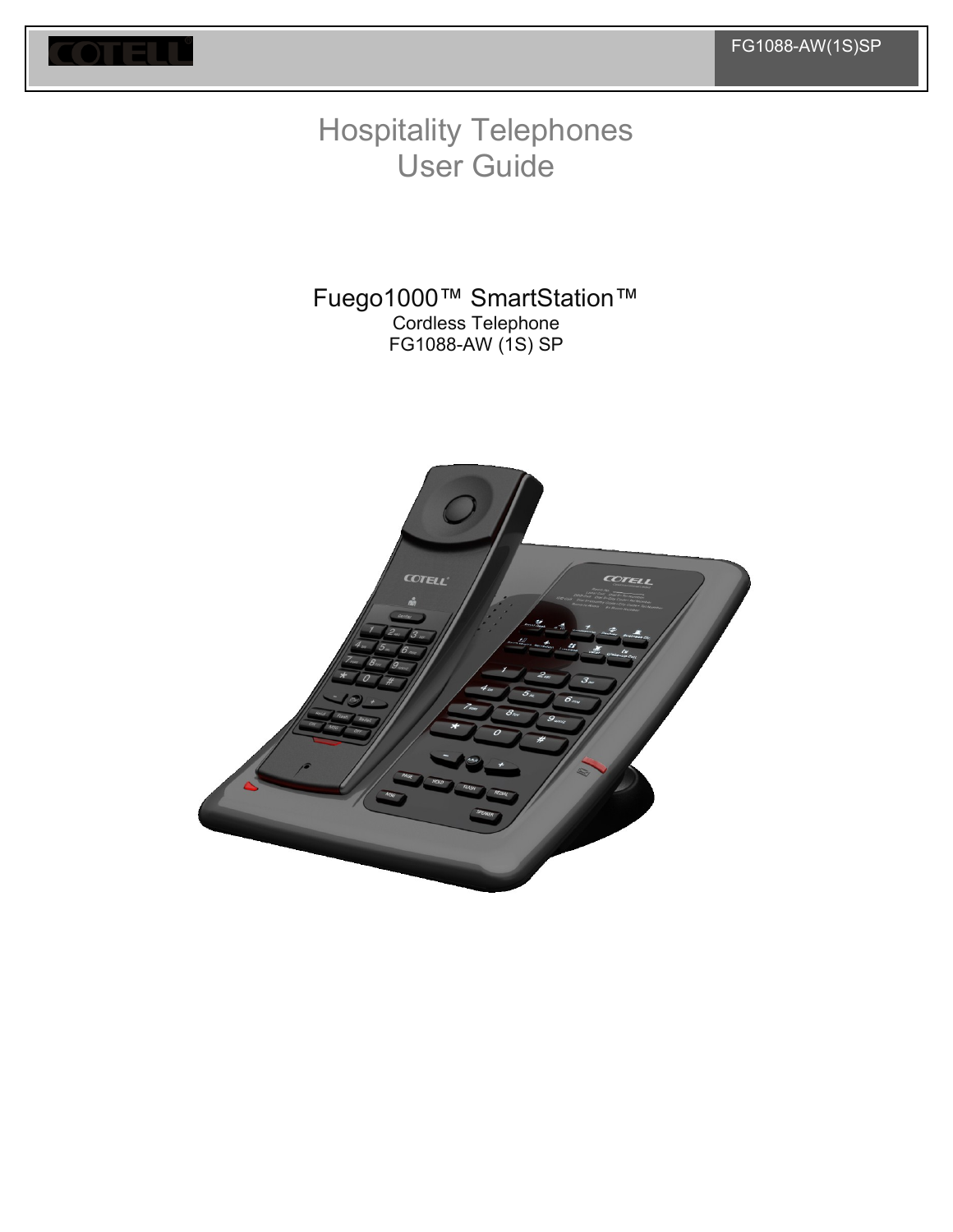

# **FG1088-AW(1S)SP Face Drawing**



# **Features**

- 1-line
- Analog
- 2.4Ghz, 1.8Ghz, 1.9 Ghz frequency band
- Base and handset dialing capability
- **Secured digital transmission**
- Redial capability for both base and handset
- Hold on base and handset
- Multi-handsets (max. of 4 handsets can be registered to a base unit. See FG1055AW(1S))
- **Surface mount technology with CPU** control
- Full length customizable faceplate
- **Message waiting indicator lamp**
- **-** 1-10 programmable memory button
- **10 ringer melodies (Handset), 15 ringer** melodies (Base unit)
- **High immunity to electro-magnetic** radiation
- **Gloss or Matt finished high quality** plastic casing
- **Magnetic hook-switch**
- Adjustable flash-hook timer
- Handset & speaker volume control
- Ringer volume control
- Redial, hold, mute & flash
- Data port
- Small footprint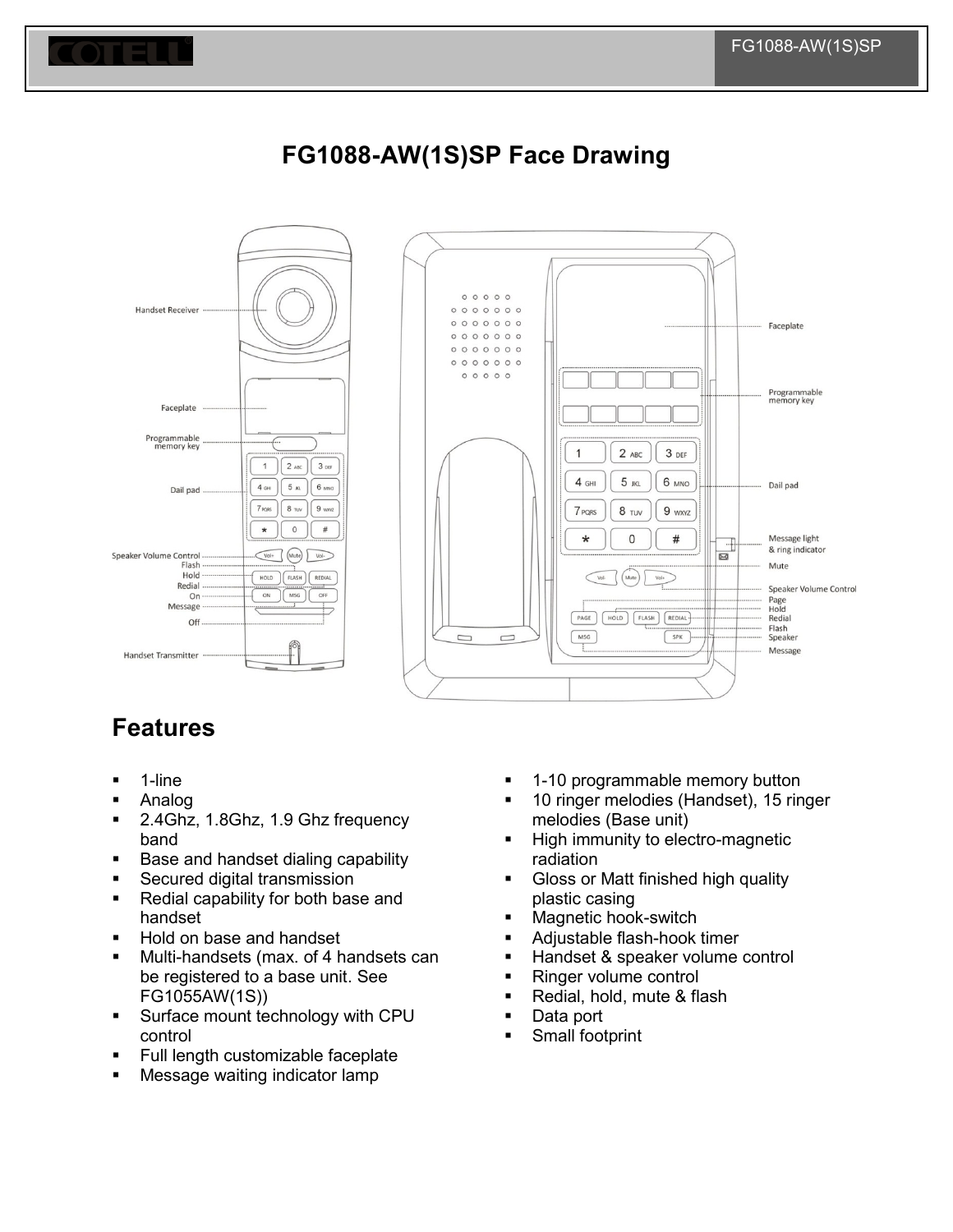

# **Installation**

- 1. Unpack the box and check for the following items:
	- a. Main telephone body
	- b. Base support unit
	- c. Cordless Handset
	- d. Power Adaptor c/w power cord
	- e. Line cord
- . 2. Connect one end of the line cord to the telephone RJ11 socket and the other end to the wall telephone outlet.
- 3. Install the faceplate (delivered separately) onto the telephone.
- 4. Connect the power adaptor to the wall power outlet and the other end to the phone power socket

# **Operation**

## A. Initiating a Call

Using the cordless handset

- 1. Lift the handset from the cradle
- 2. Press the "On" button to get a line
- 3. Listen to the dial tone
- 4. Press the desired number or press a memory button for autodial
- 5. During a call, press the "On" button to activate the hands-free function
- 6. To drop the call temporarily and make another call, press the flash button
- 7. To end the call, place the handset back on the cradle or press the "Off" button

Using the base unit speakerphone

- 1. Press speaker button. The red LED indicates that the speaker is active
- 2. Listen to the dial tone
- 3. Press the desired number or press a memory button for autodial
- 4. To drop the call temporarily and make another call, press the flash button
- 5. To end the call, press the speakerphone button again. The LED will go off

#### B. Answering a Call

An audible ringing sound and the flashing LED indicates and incoming call

#### Using the handset

- 1. Lift the cordless handset and press the "On" button to answer the call.
- 2. To end the call, either place the cordless handset back on the cradle/ or press the "Off" button.

#### Using the base unit speakerphone

- 1. Press the speakerphone button to answer the call.
- 2. To end the call, simply press the speakerphone button again. The line status LED will turn off.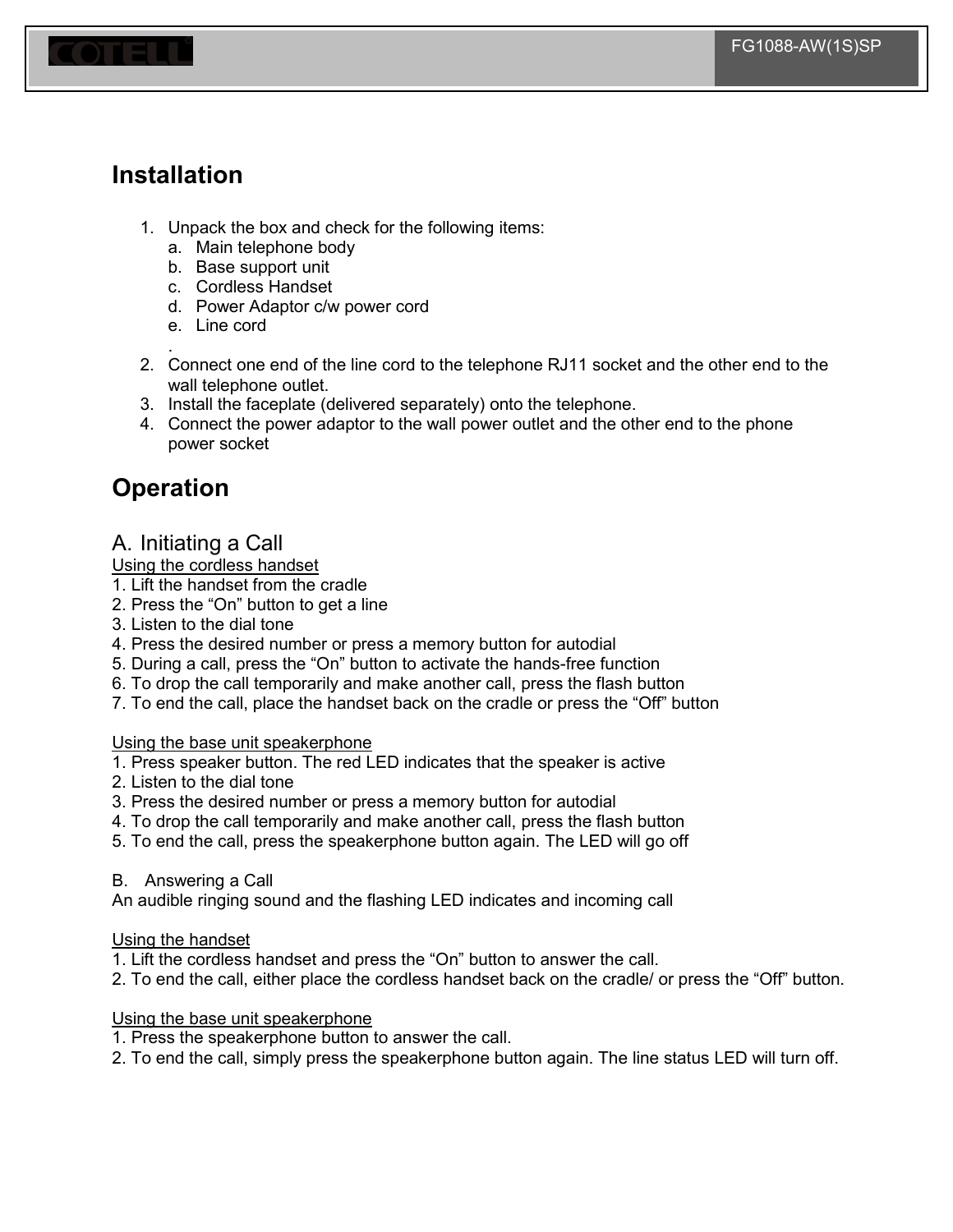

Using the handset

- 1. Lift the handset and press the "On" button to get a line. Press the "REDIAL " button to dial out the last dialed number from the memory.
- 2. To end the call, place the handset back on the cradle.

#### Using the base unit speakerphone

- 1. Press the speakerphone button. The red LED indicates that the speakerphone is active, press the REDIAL button to dial out the last dialed number from the memory.
- 2. To end the call, press the speakerphone key again. The LED will turn off.

## D. Dial from Direct Memory

#### Using the handset

Option 1:

- 1. Lift the handset and press the "On" button to get a line. Press the M1 button to dial out the pre-stored number from the direct memory.
- 2. To end the call, place the handset back on the cradle.

Option 2:

- 1. Lift the handset and press the "On" button to get a line. Press the direct memory Key M1 to M10 button in the **base unit** to dial out the pre-stored number from the direct memory.
- 2. To end the call, place the handset back on the cradle.

Using the base unit speakerphone

- 1. Press the speakerphone button. The red LED indicates that the speakerphone is active, press the desired memory button "M1  $\sim$  M10" to dial out the pre-stored number from the direct memory.
- 2. To end the call, press the speakerphone key again. The LED will turn off.

### D. Speakerphone Volume

1. During standby mode (on hook state), press the Vol+ or Vol- button to increase or decrease the ringer volume

## E. Ringer Volume

1. Flip the Hi-Lo switch below the telephone body to increase or decrease the ring volume.

### F. Flash

1. Press the FLASH button to break the line momentarily. This will end the current call conversation and allows you make another call.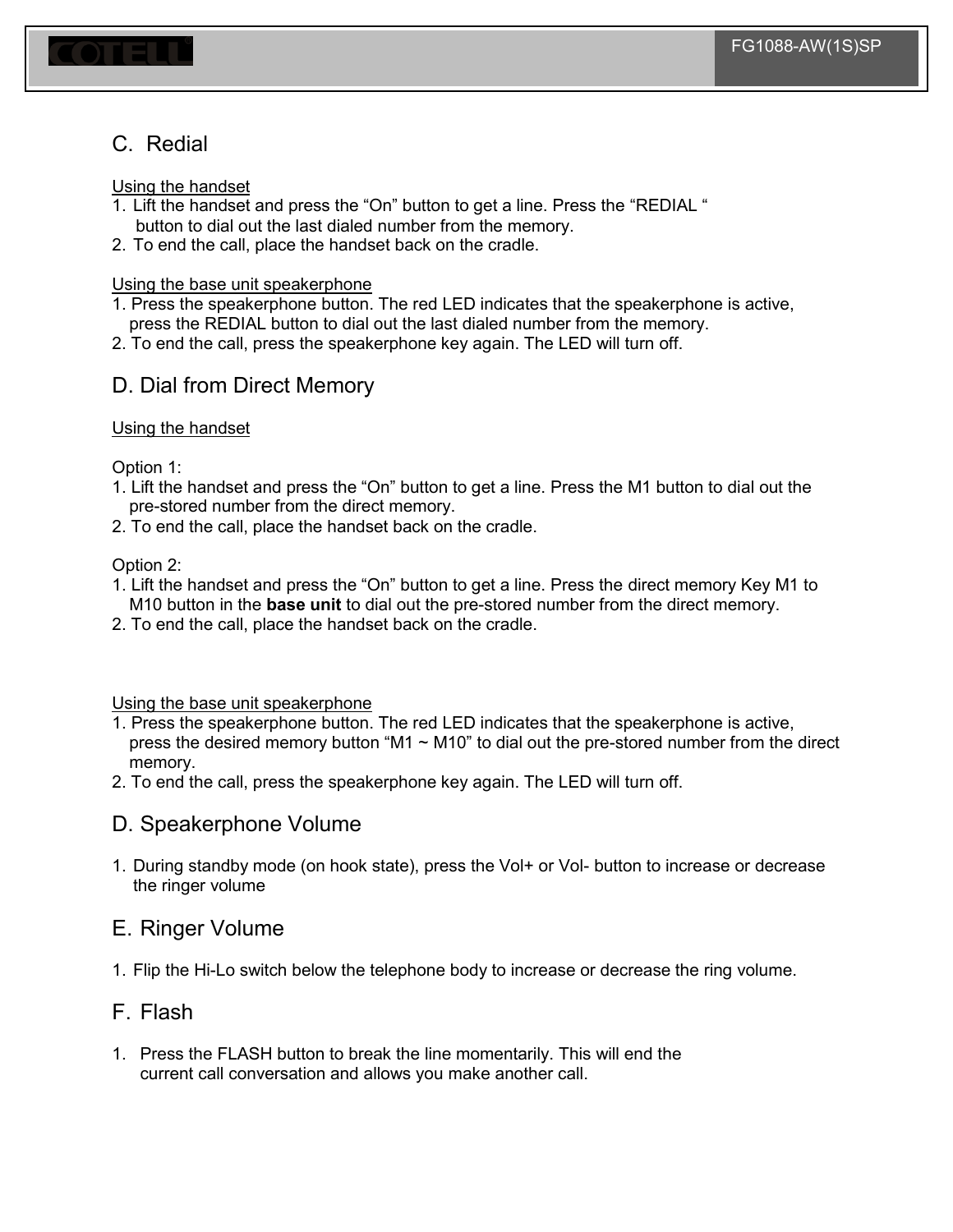

\* The period of flash time is determined by the flash time setting, please refer to the appendix for the setting procedure.

## G. Hold

- 1. During conversation, press the HOLD button to place a call on hold. The other party will hear hold music.
- 2. To deactivate the call on hold, press the HOLD button again.

## H. Mute

- 1. During conversation, press the MUTE button will disable the opposite party from hearing your conversation
- 2. To deactivate Mute, press the MUTE button again.
- I. Programmable Memory Button
	- 1. There are 10 programmable memory buttons (on base unit) and 1 button (on handset) which can be used to store frequently use numbers or codes for activating PABX features.
		- \* Please refer to the appendix for the memory programming guide.

### J. Message Retrieval

- 1. There a Message Retrieval button "MSG" on both the coreless handset and the base unit. The "MSG" is reserved as a dedicated direct memory button which allows you to retrieve a message from the mail box by means of a single key press action. \* (As soon as the MSG key is pressed, the base unit will automatically go off-hook and dial out the pre-stored mail-box number).
- 2. Whenever there's a new message, the "MSG" LED indicator will blink to alert user. Simply press the "MSG" button to retrieve the message from the mail box.

\* Please refer to the appendix for the memory programming guide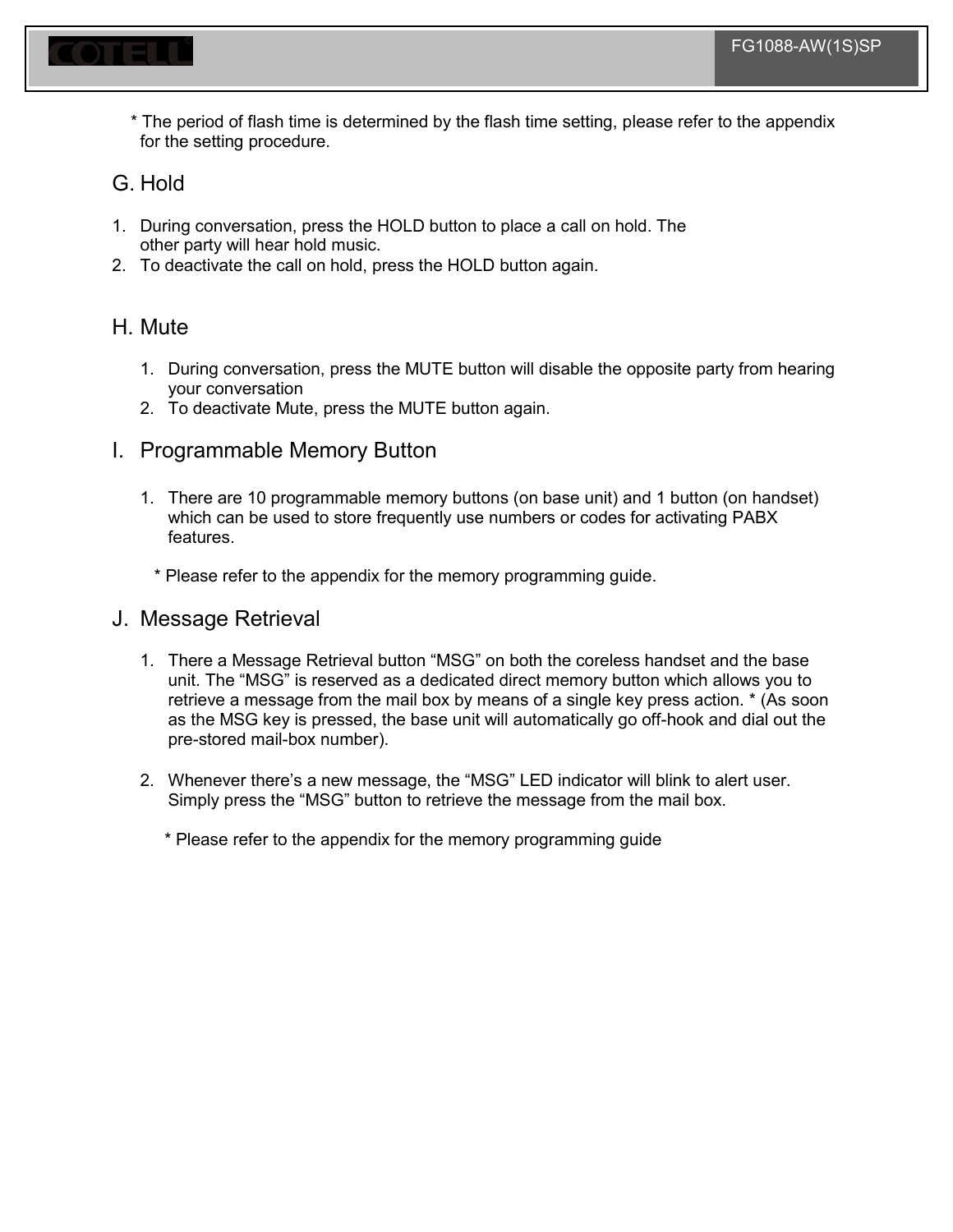

# **Appendix Device Programming/ Setting Guide**

A. Program the Direct Memory / or the Message Retrieval "MSG" button

#### **Save Direct memory "M1" and "MSG" keys**

Procedure:

- 1. The handset is in standby mode
- 2. Press the "HOLD" button
- 3. Enter the code "##11"
- 4. Press the "HOLD" button
- 5. A short "beep" tone can be heard
- 6. Enter the number
- 7. Press the corresponding memory key "M1" or "MSG" of which the number is to be saved.
- 8. A long "Beep" tone indicates that the number is being saved successfully.

Example: HOLD  $\rightarrow$  ##11  $\rightarrow$  HOLD  $\rightarrow$  number  $\rightarrow$  M1

#### **Direct memory clear**

#### **Clear all direct memory**

- 1. The handset is in standby mode
- 2. Press the "HOLD" button
- 3. Enter the code "##00"
- 4. Press the "HOLD" button
- 5. A long "Beep" tone indicates that all the direct memory is clear successfully.

Example: HOLD  $\rightarrow$  ##00  $\rightarrow$  HOLD

#### **Clear one direct memory**

- 1. The handset is in standby mode
- 2. Press the "HOLD" button
- 3. Enter the code "##11"
- 4. Press the "HOLD" button
- 5. A short "beep" tone can be heard
- 6. Press the corresponding memory key "M1" or "MSG" of which the number is to be clear.
- 7. A long "Beep" tone indicates that the corresponding direct memory is clear successfully.

Example: HOLD  $\rightarrow$  ##11  $\rightarrow$  HOLD  $\rightarrow$  M1

Base Unit " $M1 \sim M10$ ", and "MSG" keys

\* Same programming procedure as for handset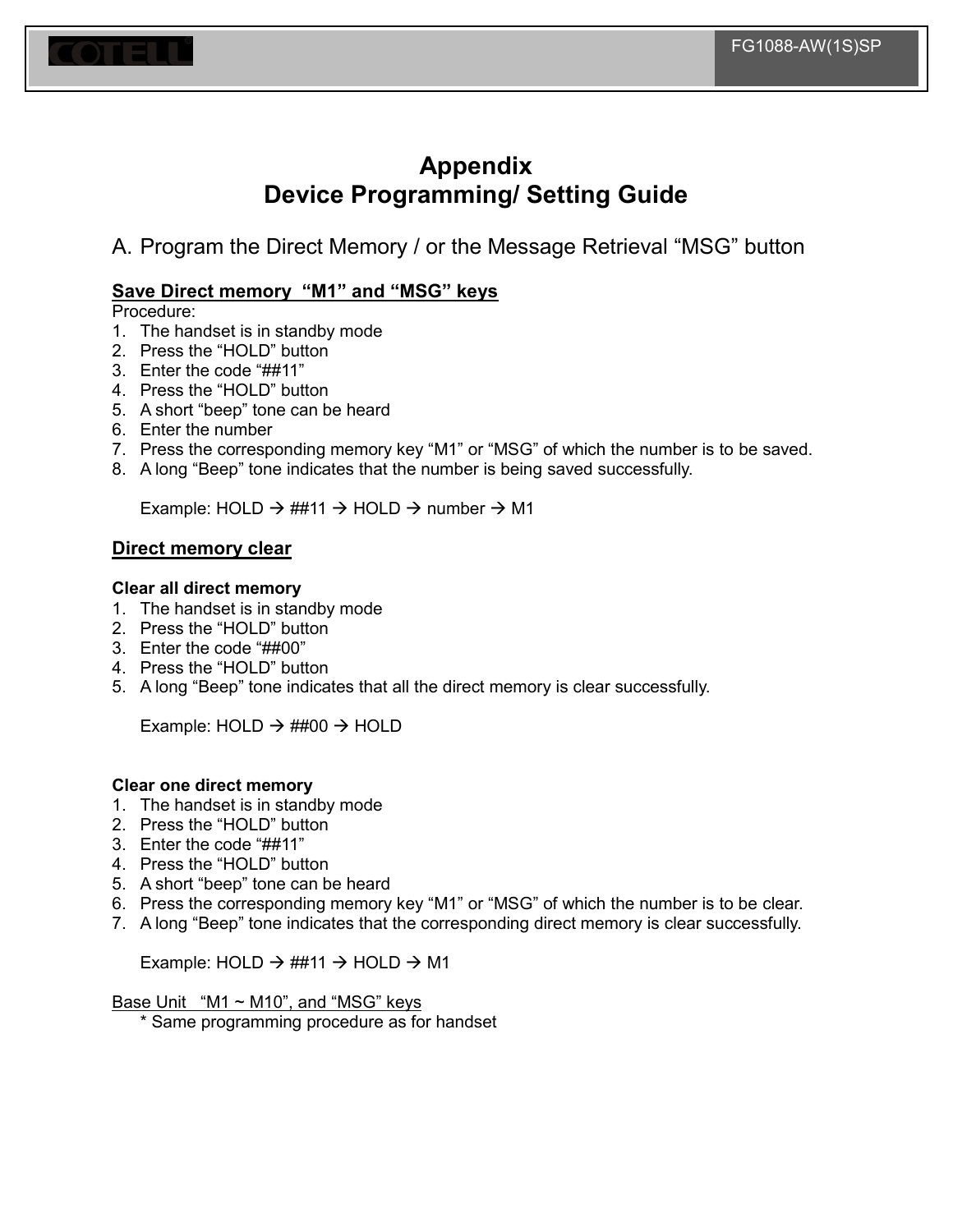

# B. Register a handset to the base unit

**Step 1:** Enable the base unit registration mode There are 2 ways of doing it:

#### Option 1:

- (a) Press and hold the page key for 6 sec on the base unit
- (b) LED starts blinking indicating that the base unit has entered registration mode. *Alternatively*

#### Option 2:

- (a) Base unit is in standby mode
- (b) Enter the code HOLD  $\rightarrow$  "##\*\*"  $\rightarrow$  HOLD
- (c) A long "beep" tone indicates that the base unit has entered registration mode and the page LED starts blinking.

#### **Step 2**: Activate the handset registration procedure

While the base unit is in registration mode (LED blinking), execute the following procedure:

- 1. The handset is in standby mode
- 2. Press the "HOLD" button
- 3. A short "beep" tone can be heard
- 4. Enter the code " *# # \* \** " and then press the "HOLD" button again
- 5. A long "Beep" tone indicates that the handset has entered the registration mode and it's searching for the base unit.
- 6. An audible tone can be heard upon successfully registration
- 7. Press the "On" button to get a line and hear the dial tone

## **De-registration**

Each base unit is capable of registering a maximum of 4 handsets. When the base registration entry is full, no further handset can be registered to that base unit. In this case, it's necessary to erase the base entry by following the procedure below:

#### **Clear All HS registration from the Base Unit**

#### Option 1:

- (1) **Base unit** is in standby mode
- (2) Enter the code HOLD  $\rightarrow$  "###7"  $\rightarrow$  HOLD
- (3) A long "beep" tone indicates that the base unit has de-registration all HS.

#### Option 2:

- (1) Disconnect the power from the base unit
- (2) Press and hold the "Page button" on the base unit and re-connect the power
- (3) Keep holding the page button for approx. 10 sec until a "Beep" tone is heard, which indicates that all previously registered handsets are erased from that base unit and the base registration entry is now empty

#### **De-registration for single HS from base unit**

- (1) **HS unit** is in standby mode
- (2) Enter the code HOLD  $\rightarrow$  "###7"  $\rightarrow$  HOLD
- (3) A long "beep" tone indicates that the base unit has de-registration all HS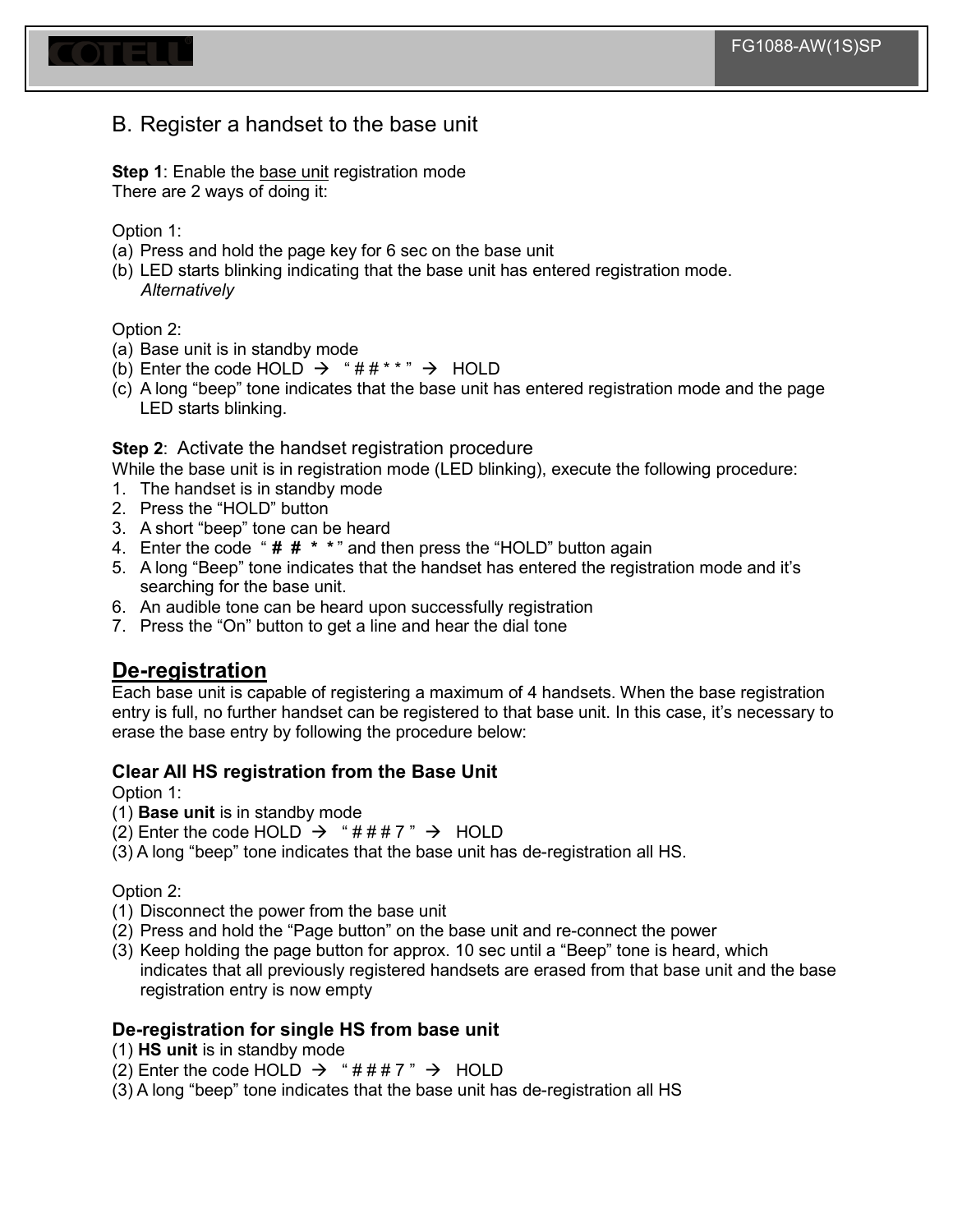

# C. Tone/Pulse Selection

Procedure:

- 1. In standby mode
- 2. Press the "HOLD" button
- 3. A short "Beep" tone can be heard
- 4. Enter the code " # # 20" or " # # 21" (20 for DTMF and 21 for pulse)
- 5. Press the "HOLD" button
- 6. A long "Beep" tone indicates that the setting is saved successfully.

Example: HOLD  $\rightarrow$  "##20"  $\rightarrow$  HOLD

## D. Flash Time Selection

Procedure:

- 1. In standby mode
- 2. Press the "HOLD" button
- 3. A short "Beep" tone can be heard
- 4. Enter the code " # # 30**x** " Where "**x**" stands for
	- 30**1** = 100ms
	- 30**2** = 120ms
	- 30**3** = 300ms
	- 30**4** = 600ms
- 5. Press the "HOLD" button
- 6. A long "Beep" tone indicates that the setting is saved successfully

Example: HOLD  $\rightarrow$  "##301"  $\rightarrow$  HOLD

### E. Ringer Melody Selection

Procedure:

- 1. In standby mode
- 2. Press the "HOLD" button
- 3. A short "beep" tone can be heard
- 4. Enter the code " $# # 40$ "
- 5. Press the "HOLD" button
- 6. A "success tone" tone can be heard
- 7. Press the "up" "down" key to select different melodies
- 8. Press "HOLD" to save the setting
- 9. A long "Beep" tone indicates that the setting is saved successfully

Example: HOLD  $\rightarrow$  "##40"  $\rightarrow$  HOLD  $\rightarrow$  "Up/ Down" key  $\rightarrow$  HOLD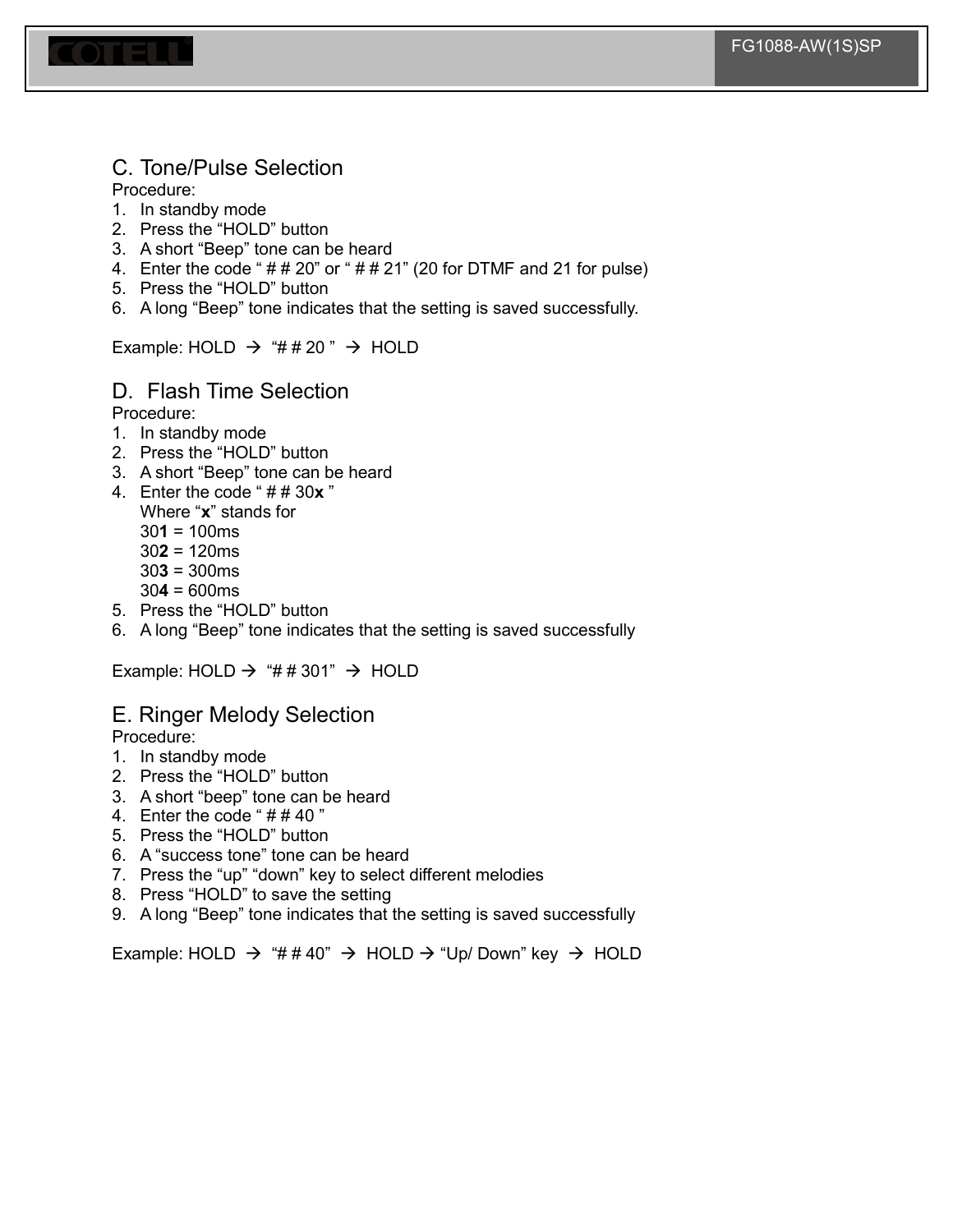

#### **Reset Factory Default Ringer**

Procedure:

- 1. In standby mode
- 2. Press the "HOLD" button
- 3. A short "beep" tone can be heard
- 4. Enter the code "# # # 0"
- 5. Press the "HOLD" button
- 6. A long "Beep" tone indicates that the setting is saved successfully

Example: HOLD  $\rightarrow$  "###0"  $\rightarrow$  HOLD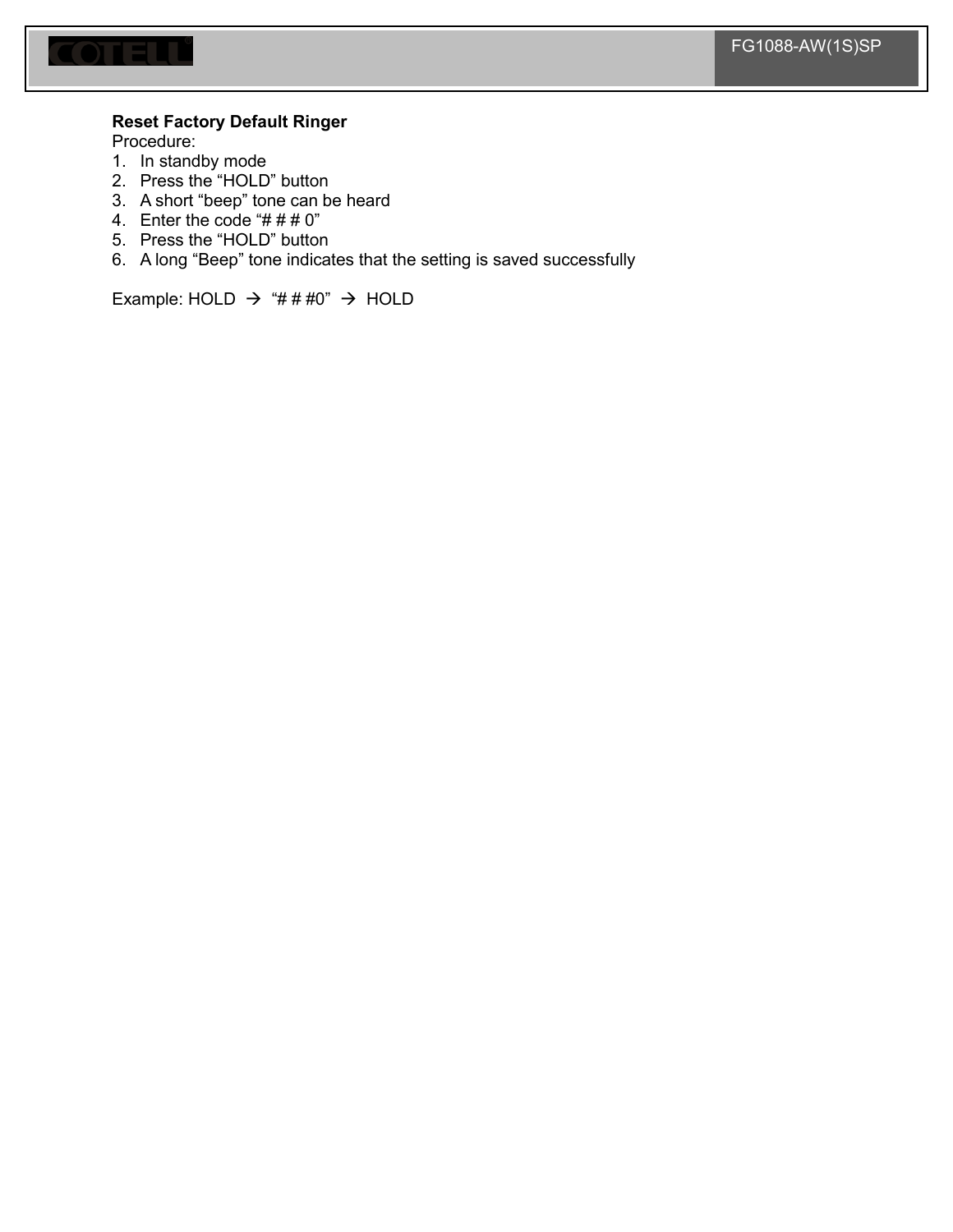

# **IMPORTANT SAFETY INSTRUCTIONS**

WHEN USING YOUR TELEPHONE EQUIPMENT, BASIC SAFETY PRECAUTIONS SHOULD ALWAYS BE FOLLOWED TO REDUCE THE RISK OF FIRE, ELECTRIC SHOCK AND INJURY TO PERSONS. INCLUDING THE FOLLOWING:

- 1. READ AND UNDERSTAND ALL INSTRUCTIONS IN THIS MANUAL.
- 2. FOLLOW ALL WARNINGS AND INSTRUCTIONS MARKED ON THE PRODUCT.
- 3. UNPLUG THE PRODUCT FROM THE WALL OUTLET BEFORE CLEANING. DO NOT USE LIQUID CLEANER OR AEROSOL CLEANERS. USE A DAMP CLOTH FOR CLEANING.
- 4. DO NOT USE THIS PRODUCT NEAR WATER FOR EXAMPLE NEAR A BATHTUB, WASH BOWL, KITCHEN SINK OR LAUNDRY TUB, IN A WET BASEMENT, OR NEAR A SWIMMING POOL.
- 5. DO NOT PLACE THIS PRODUCT ON AN UNSTABLE CART, STAND OR TABLE. THE PRODUCT MAY FALL, CAUSING SERIOUS DAMAGE TO THE PRODUCT.
- 6. SLOTS AND OPENINGS IN THE CABINET AND THE BACK OF BOTTOM ARE PROVIDED FOR VENTILATION, TO PROTECT IT FROM OVERHEATING, THESE OPENINGS MUST NOT BE BLOCKED OR COVERED. THE OPENINGS SHOULD NEVER BE BLOCKED BY PLACING THE PRODUCT ON THE BED, SOFA, RUG OR ANY OTHER SIMILAR SURFACE. THIS PRODUCT SHOULD NEVER BE PLACED NEAR OR OVER A RADIATOR OR HEAT REGISTER. THIS PRODUCT SHOULD NOT BE PLACED IN A BUILT-IN INSTALLATION UNLESS PROPER VENTILATION IS PROVIDED.
- 7. NEVER PUSH OBJECTS OF ANY KIND INTO THIS PRODUCT THROUGH CABINET SLOTS AS THEY MAY TOUCH DANGEROUS VOLTAGE POINTS OR SHORT OUT PARTS THAT COULD RESULT IN A RISK OF FIRE OR ELECTRIC SHOCK. NEVER SPILL LIQUID OF ANY KIND ON THE PRODUCT.
- 8. TO REDUCE THE RISK OF ELECTRIC SHOCK DO NOT DISASSEMBLE THIS PRODUCT, BUT TAKE IT TO A QUALIFIED SERVICEMEN WHEN SOME SERVICE OR REPAIR WORK IS REQUIRED. OPENING OR REMOVING COVERS MAY EXPOSE YOU TO DANGEROUS VOLTAGES OR OTHER RISKS. INCORRECT REASSEMBLE CAN CAUSE ELECTRIC SHOCK WHEN THE APPLIANCE IS SUBSEQUENTLY USED.
- 9. UNPLUG THIS PRODUCT FROM THE WALL OUTLET AND REFER SERVICING TO QUALIFIED SERVICE PERSONNEL UNDER THE FOLLOWINGCONDITIONS:
	- WHEN THE POWER SUPPLY CORD OR PLUG IS DAMAGED OR FRAYED
	- LIQUID HAS BEEN SPILLED INTO THE PRODUCT.
	- IF THE PRODUCT HAS BEEN EXPOSED TO RAIN OR WATER.
- 10. IF THE PRODUCT DOES NOT OPERATE NORMALLY BY FOLLOWING THE OPERATING INSTRUCTIONS. ADJUST ONLY THOSE CONTROLS THAT ARE COVERED BY THE OPERATING INSTRUCTIONS BECAUSE IMPROPER ADJUSTMENT OF OTHER CONTROLS MAY RESULT IN DAMAGE AND WILL OFTEN REQUIRE EXTENSIVE WORK BY A QUALIFIED TECHNICIAN TO RESTORE THE PRODUCT TO NORMAL OPERATION.
	- IF THE PRODUCT HAS BEEN DROPPED OR THE CABINET HAS BEEN DAMAGED.
	- THE PRODUCT EXHIBIT A DISTINCT CHANGE IN PERFORMANCE.
- 11. AVOID USING A TELEPHONE (OTHER THAN A CORDLESS TYPE) DURING AN ELECTRICAL STORM. THERE MAY BE A REMOTE RISK OF ELECTRIC SHOCK FROM LIGHTING.
- 12. DO NOT USE THE TELEPHONE TO REPORT A GAS LEAK IN THE VICINITY OF THE LEAK.SAVE THESE **INSTRUCTIONS**